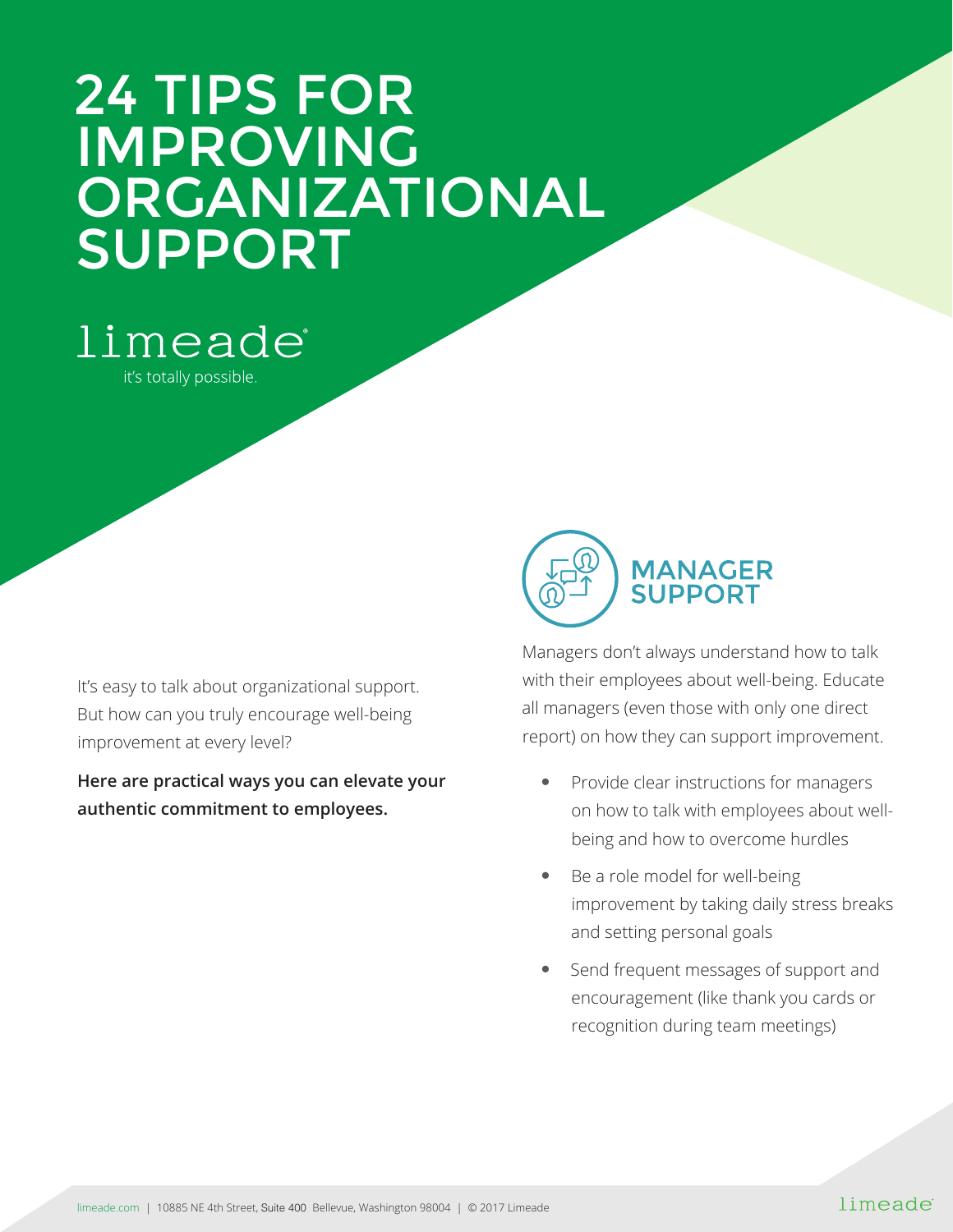

An employee's teammates are valuable resources (and cheerleaders) for well-being support.

- Encourage employees to connect socially, recognize achievements and cheers each other on
- Spark friendly competition and build community through team-based challenges
- Share supportive comments and success stories across the organization



Formal and informal social networks can provide great support for well-being improvement.

- Create well-being champion support networks
- Find ways to connect employees across business groups and locations
- Ask employees across the organization to schedule "micro-motion breaks," motivating everyone to get up and move 1-2 minutes every hour.



Small enhancements to a workspace can make a big difference in supporting employees.

- Post motivational reminders in the kitchen and common areas to encourage healthy activities
- Assess the level of focused work people can do in their work areas — is it too loud? Is there too much foot traffic?
- Provide on-site resources for well-being improvements (things like natural light, healthy snack options and common rooms)



Organizations that show a direct connection between their business strategy, people strategy and wellness initiatives will be the most likely to succeed on all fronts.

- Give an explicit reason for why well-being improvement matters to the organization
- Align wellness program design and incentives to specific business strategies
- Share data across groups focused on culture, HR, employee engagement, learning & development, volunteering, marketing and leadership

## limeade